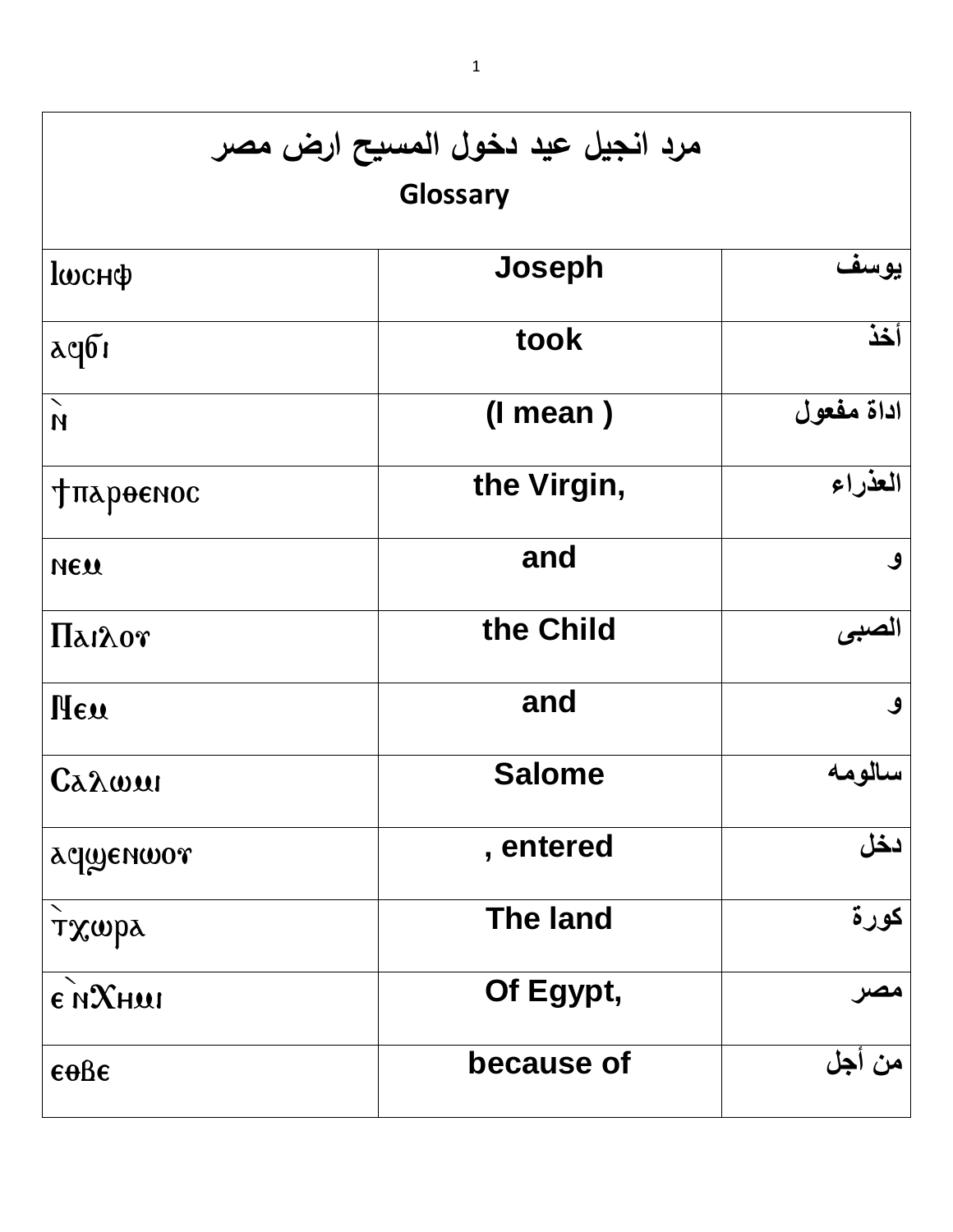| $\mathbf{H}$                                  | <b>The</b>      | ال                               |
|-----------------------------------------------|-----------------|----------------------------------|
| 08十                                           | commands.       | اوامر                            |
| $\bar{\mathbf{N}}$<br>$\overline{\mathsf{M}}$ | Of              | اداة اضافة                       |
| Нршдне.                                       | <b>Herod</b>    | <mark>(لخاصة ب)</mark><br>هيرودس |
| $\mathbf{a}\overline{\mathbf{b}}$             | <b>Alleluia</b> | هلليلويا                         |
| <b>IHCOTC</b>                                 | <b>Jesus</b>    | يسوع                             |
| піхрістос                                     | <b>Christ</b>   | المسيح                           |
| $\boldsymbol{\mathcal{N}}$<br>понрі           | the Son         | ابن                              |
| rondri                                        | of God,         | الله                             |
| acle Esorn                                    | <b>Entered</b>  | دخل                              |
| <b>ETTKA21</b>                                | the land        | إلى أرض                          |
| ╲<br>ихни                                     | of Egypt.       | مصر                              |
|                                               |                 |                                  |
|                                               |                 |                                  |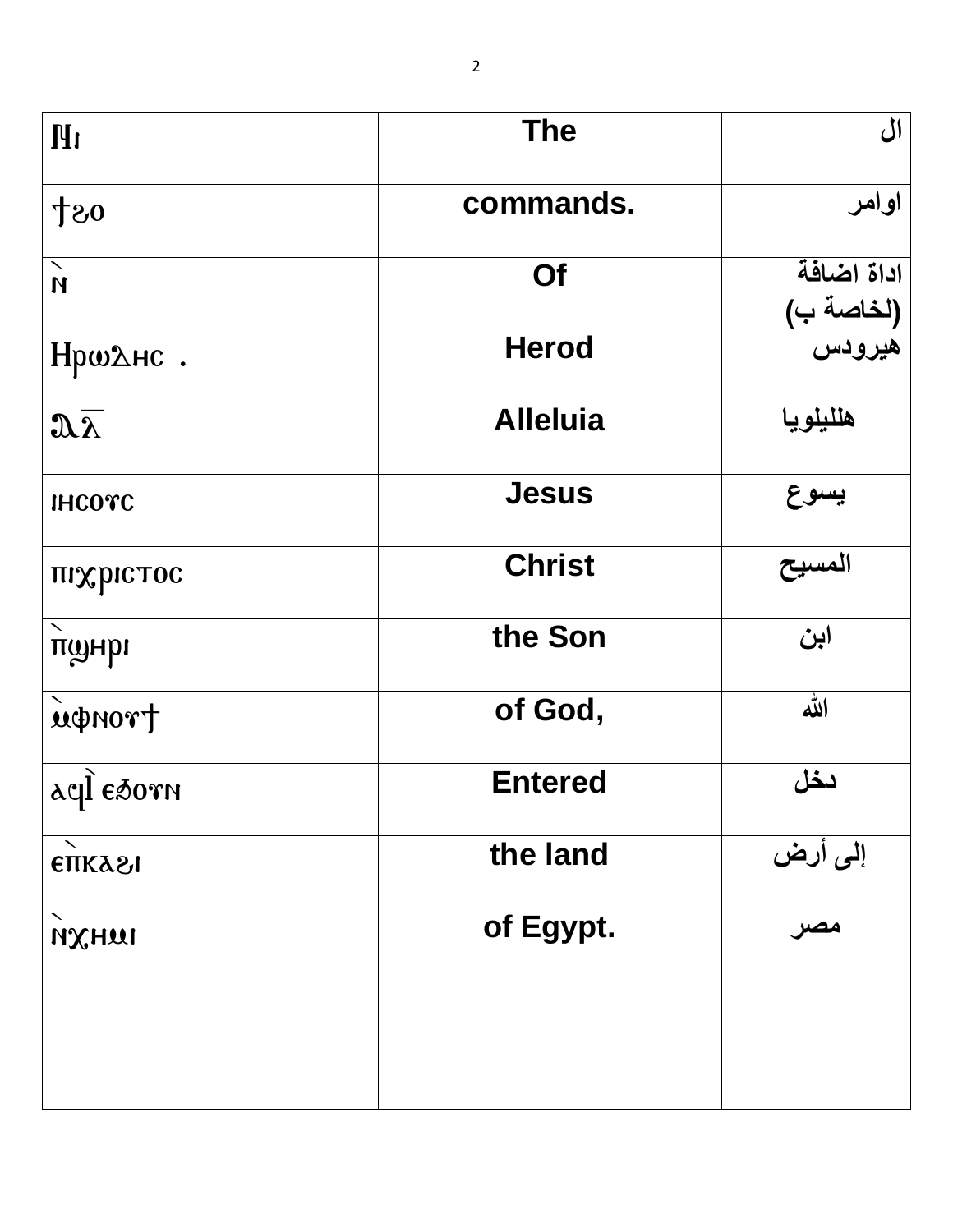| $\Phi$ as $\epsilon$ pe | This is He Who | هذا الذي          |
|-------------------------|----------------|-------------------|
| THWOT                   | <b>Glory</b>   | المجد             |
| ерпрепі насі:           | is worthy of   | ينبغى لە(يليق بە) |
| <b>NEW</b>              | with           | مع                |
| $\eta$ Equot            | His Father,    | ابيه              |
| <b>NATAOOC:</b>         | The good       | الصالح            |
| <b>NEW</b>              | and,           | $\mathcal{S}$     |
| <b>Π</b> ιπηεταλ        | the Spirit     | الروح             |
| $\epsilon$ or:          | The holy       | القدس             |
| ICXEN                   | since          | من                |
| THOT                    | <b>Now</b>     | الآن              |
| NEU                     | <b>And</b>     | $\mathcal{S}$     |
| $\mathbf{w}$            | For            | إلى               |
| ENE2.                   | <b>Ever</b>    | الأبد             |